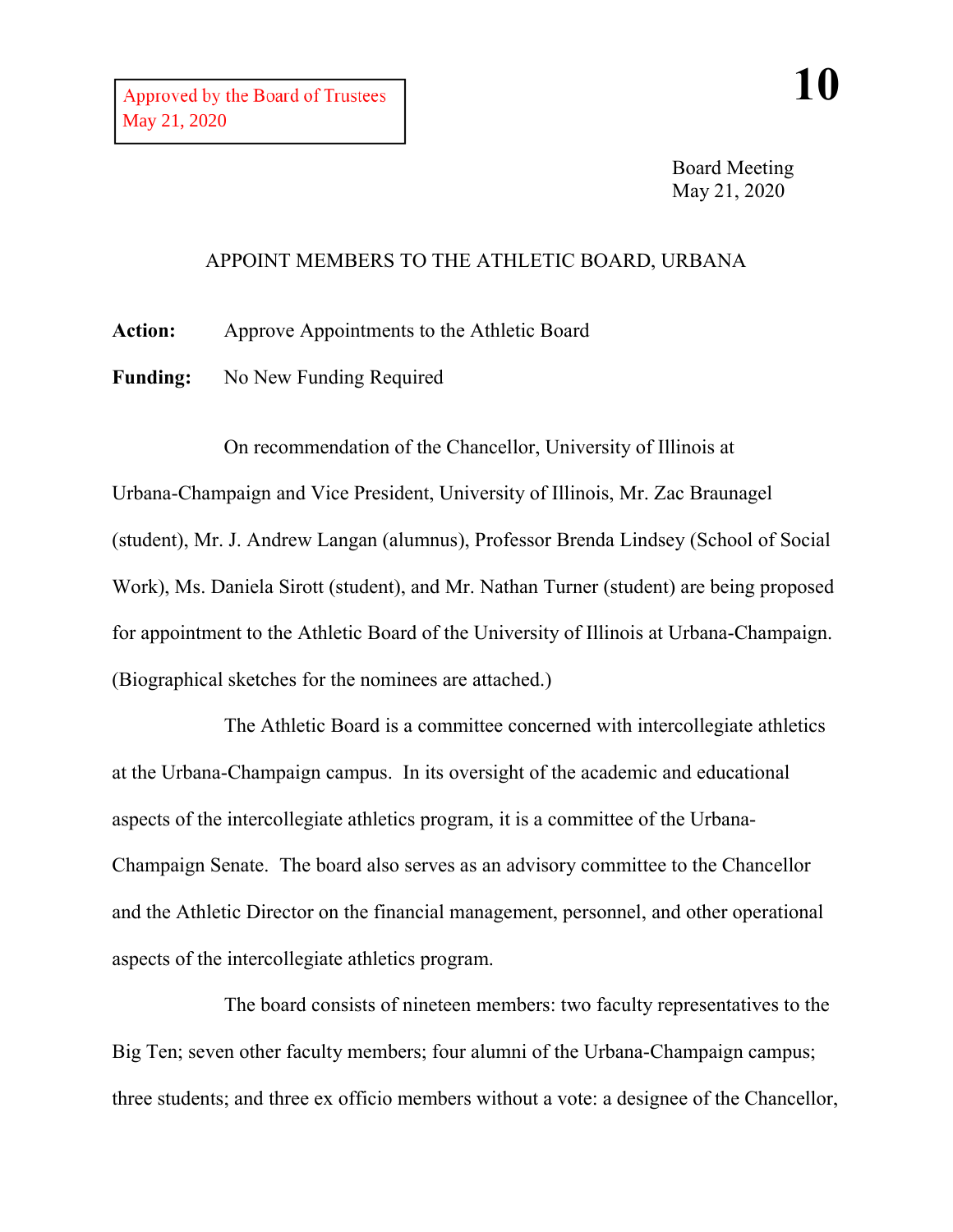the University Comptroller or designee, and the Athletic Director. A slate of faculty nominees is provided to the Chancellor by the Urbana-Champaign Senate. The slate of student nominees is provided to the Chancellor by the Urbana-Champaign Senate, the Illinois Student Senate, and the Student Athletic Advisory Board to fill one student position each. The slate of alumni is provided by the Urbana Campus Alumni Advisory Board. The Chancellor reviews the lists of nominees and forwards recommendations to the President of the University for action by the Board of Trustees.

The Board action recommended in this item complies in all material respects with applicable State and federal laws, University of Illinois *Statutes, The General Rules Concerning University Organization and Procedure*, and Board of Trustees policies and directives.

The President of the University concurs.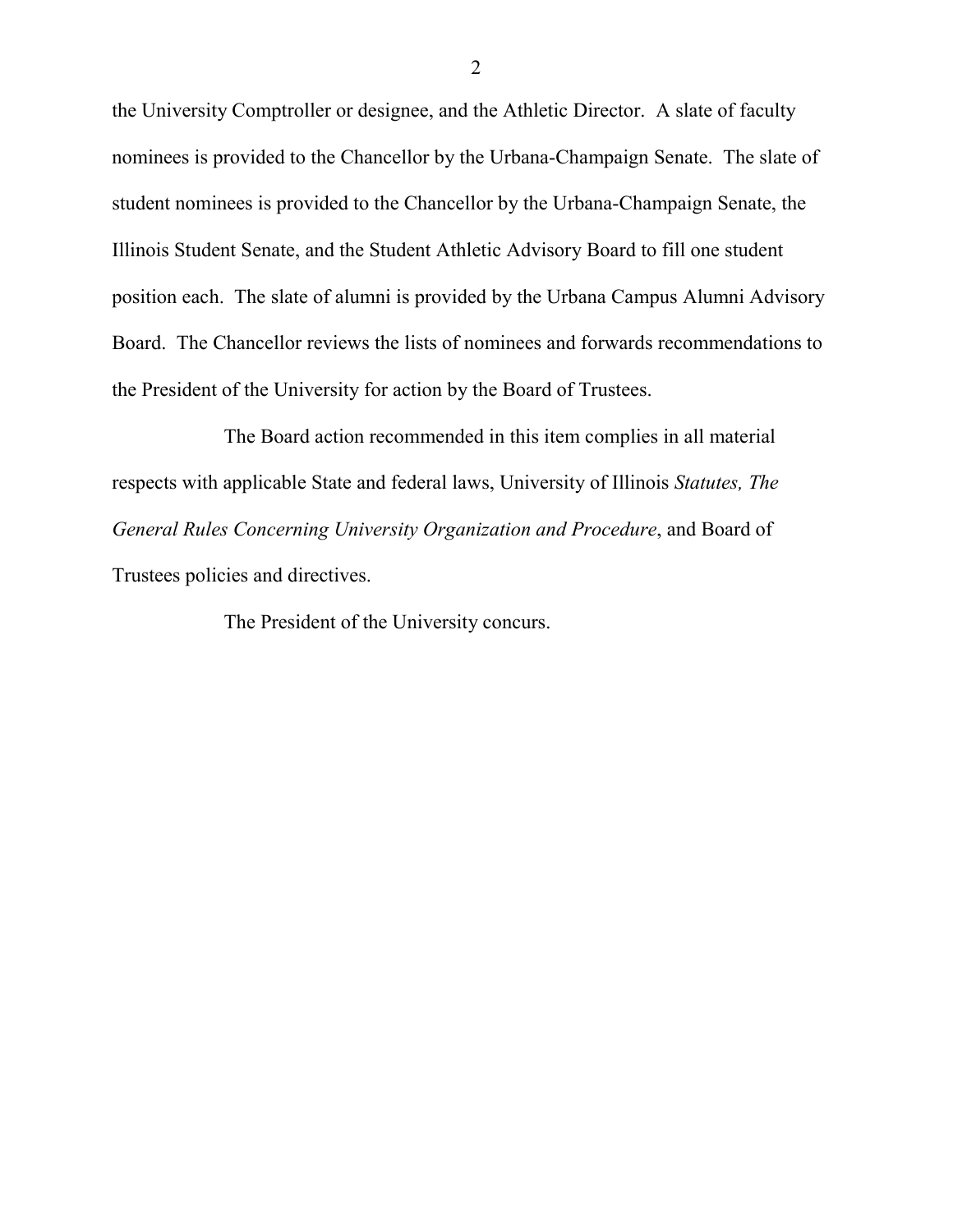**Zac Braunagel** – Student, Gies College of Business, term ending in 2021

Mr. Braunagel is a student in the Gies College of Business majoring in Marketing. He is an Illinois wrestler and has competed for Team USA in Greco Roman at 86 kg at the 2019 Junior World Championships; made his Midlands debut at 184-pounds, going 1- 2; placed first at the Maryville Open at 174-pounds competing unattached; finished third at the Lindenwood Open; and recorded his first fall at the UNI Open (1:39).

## **J. Andrew Langan** – Alumnus, term ending in 2023

Mr. Langan received an A.B. from the College of Liberal Arts and Sciences from the University of Illinois, graduating summa cum laude and is a cum laude graduate of Harvard Law School from which he obtained his J.D. He is a Partner at Kirkland and Ellis. He has been principal counsel to major corporate clients in high-stakes class actions alleging violations of the antitrust laws, as well as class actions alleging products liability, mass tort, and breach of warranty. Mr. Langan has also been principal counsel in high-profile merger investigations and related litigation. He has tried, as lead counsel, seven jury trials, and has been involved in numerous other contested proceedings and appeals.

**Brenda Lindsey** – Teaching Professor, Social of Social Work, term ending in 2024

Professor Lindsey is the Assistant Dean for Undergraduate Programs and the Director of BSW in the School of Social Work at the University of Illinois at Urbana-Champaign. Dr. Lindsey's educational background includes an Ed.D. in Education Organization Leadership from the University of Illinois; an MSW from the University of Illinois School of Social Work; an M.A. in Psychology from the University of Northern Colorado; and a BSW from Southern Illinois University-Carbondale. She is a former school social worker and also has professional experience in providing children's mental health services. Dr. Lindsey can provide a unique perspective on ways to address the academic and emotional needs of student athletes. As the mother of a former Division I student athlete, she has firsthand knowledge about the challenges faced by student athletes.

**Daniela Sirott** – Student, College of Applied Health Sciences, term ending in 2021

Ms. Daniela Sirott is currently a Recreation, Sport, and Tourism major with a sport management concentration. Ms. Sirott works with the Illinois football team as a student athletic trainer, and the men's basketball team as a video manager. She was a three-sport athlete in high school, and has been heavily involved with sports her whole life.

## **Nathan Turner** – Student, College of Education, term ending in 2021

Mr. Turner is a first-year Ph.D. student in Education Policy, Organization and Leadership. His research involves studying the structures needed to prepare critical practitioners to address racial equity in PK-20 contexts. As a Graduate Research Assistant in the Illinois Leadership Center, he currently conducts quantitative and